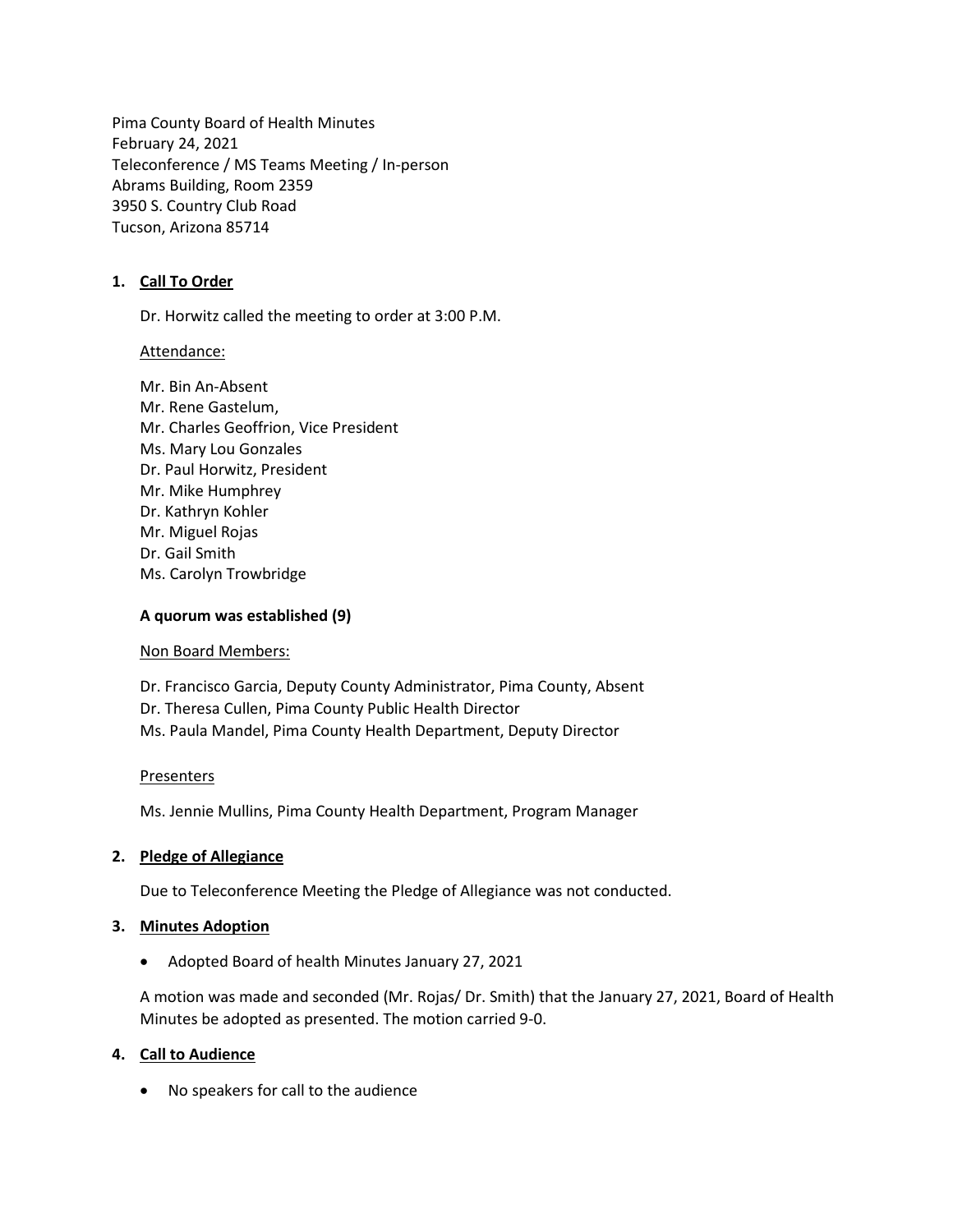### **5. Director's Update**

- Dr. Cullen started her update by going over the current COVID-19 trends. The numbers continue to decrease and we are still in the red on the dashboard for cases. Dr. Cullen mentioned this should switch to yellow soon with the most recent data update that will be going in this week. The positivity rate is still 12%. The good news is that the disease statistics are trending in the right direction.
- Dr. Cullen mentioned that there is still an increase in COVID related deaths in the community but these numbers have stabilized. Hospital bed and ICU bed use is declining.
- Dr. Cullen mentioned that the indicator for case investigation went to green. Contact tracing is going well in Pima County. Overall things look good from disease perspective and no known cases of the variant are in Pima County.
- Dr. Cullen mentioned that 5-10% of the positive PCR tests are going to TGen. The test sent over are selected with an arbitrary approach. This is being funded through the CDC. The Arizona state lab is also doing some genomic variant testing.
- Dr. Cullen mentioned at the next Board of Supervisors meeting they will be discussing testing. The health department has been looking at the numbers for testing and cost. Testing numbers are decreasing in Pima County.
- Dr. Cullen mentioned that long-term care testing will be moving away from PCR testing to BinaxNOW antigen testing which is appropriate for use in congregate settings. Pima County currently has 300,000 antigen test from the state. Pima County in the next week will move all long-term and assisted living to antigen testing. These facilities could still choose to do weekly or twice a week PCR testing but would need to cover the cost. Pima County will switch to PCR automatically when an outbreak occurs within a facility.
- Dr. Cullen updated the Board of Health on vaccine. Around 220,000 vaccine have been administered in the county. Close to 70,000 people are fully immunized. Dr. Cullen shared that the U of A is strictly a Pfizer site. Due to weather complications the other week there was a large shipment of vaccine that arrived to Pima County recently. The county saw about 31,000 doses come in. To reach the minimum amount outlined in the vaccine acceleration plan the county needs at a minimum 40,000 doses a week and 70,000 a week to reach the peak of immunization plan.
- Dr. Cullen shared that Mr. Huckelberry provided the Board of Supervisors the vaccination plan for vaccine equity for vulnerable populations. In this plan, it outlines how the health department is specifically identifying vulnerable populations.
- Dr. Cullen shared that St. Johns was the first county run mobile point of distribution (POD) and three more will be occurring this weekend. The county was scheduled to do two mobiles last weekend but canceled due to delay in shipping. The health department is also picking up the assisted living facilities not covered by the federal program. They have completed one round of vaccine in all 62 facilities that did not get vaccine through the federal program. Public Health nurses along with volunteers were providing the vaccinations for those facilities.
- Staffing for vaccine sites is shared by the county and whoever is providing the vaccine and sponsoring the event. The large POD staffing is being supplemented by FEMA and state registered volunteers. Dr. Cullen believes we will continue to need FEMA and state volunteers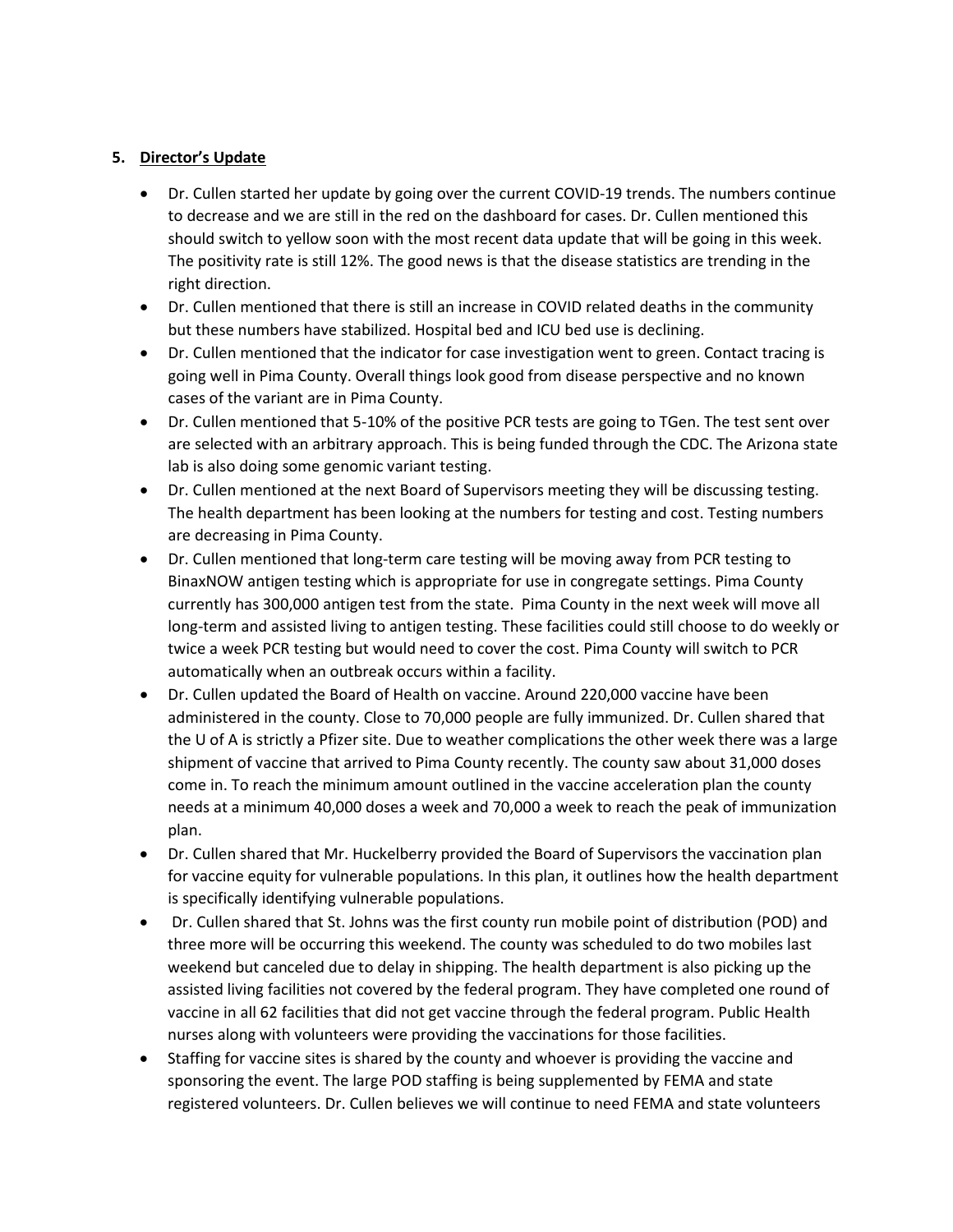for the present and near-term future. Premier Medical Group (PMG) is the contractor for the vaccine. They are helping run the mobile POD sites. Dr. Cullen mentioned it is difficult to rely on a fully volunteer response for mobiles with the number of vaccines we want to administer.

- Dr. Cullen shared that she is still not sure how many vaccines the county will receive next week. This week in Tucson, there are 50,000 vaccines. The health department sends the state what is needed in terms of vaccine every Tuesday. There is currently very little insight into how the state allocates vaccine.
- Dr. Cullen shared that the county is currently is a second shot vaccine wave right now. The county is hearing a lot of concern and chatter from people who cannot get first appointments. The lack of appointments is primarily due to the need to provide second doses.
- Dr. Cullen and Dr. Garcia with CDC and FDA are having internal conversations about delaying second vaccine. Right now, no one believes delaying second vaccine is advisable. Currently folks have about 42 days to get their second vaccine. Dr. Cullen is looking at the numbers to see if we can arrange second shots to be within those 42 days, to open up some space for first shots. There is a significant number of people over 75 who want the vaccine but are not immunized because they are in a line waiting. This is believed to be around 15,000 people.
- Dr. Horwitz asked how far down the line are we in eligibility.
- Dr. Cullen responded that it is 65+ and everyone else who came before. This includes protective services, assisted living, and teachers. The ethics committee is currently working on the definition of disability as well as essential workers. The next group to come on board will be essential workers.
- Dr. Cullen mentioned the county received permission from the state to do prioritized phases within the essential worker category. The county is still a ways away from entering into essential workers phase.
- Dr. Cullen shared that there are currently 15,000 -18,000 people in the que waiting to get a shot. This does not count those who have gone to the state pod to register. Many people are waiting to register until they know they can get an appointment.
- Dr. Cullen also recently found out there are educators who never registered who want a vaccine. With the 65 + population there are roughly is about 20,000-22,000 folks who have selfdeclared as wanting a shot. The actual number wanting the shot is believed to be higher.
- Mr. Humphrey asked if opening additional sites equals additional vaccine or are we cutting what we get into smaller amounts.
- Dr. Cullen responded the vulnerable acceleration plan prioritizes assisted living first. The second priority are people that are more at risk due to living in an area with a high Social Vulnerability Index and/or being part of a racial/ethnic group that data reflects is having a difficult time accessing the vaccine. Right now in Pima County, 13.9% of vaccinated people are Hispanic. The Hispanic population is larger than this in Pima County. The Alaskan Native and American Indian population probably reflects the population because the tribes have their own immunization programs. For the African American population, it is about half of what it should be in terms of representation.
- Dr. Cullen mentioned it is difficult to answer the question because we do not control what goes to the state pod. That we need to get allocations for the mobile PODS from the state or else we are going to have to pull from the larger PODs allocations.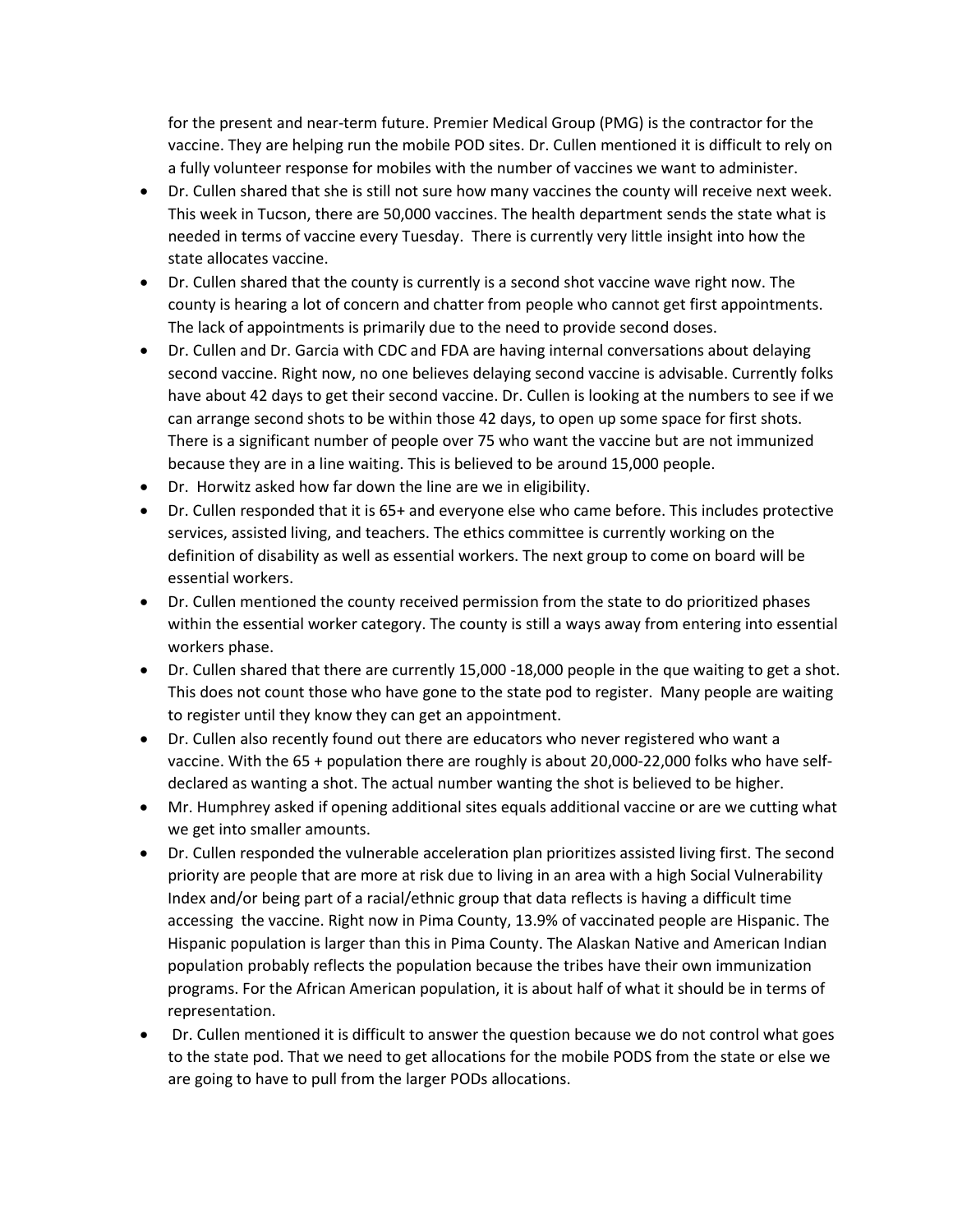- Dr. Cullen mentioned there are shots in arms and shots in arms in an equitable fashion. When you look at the state numbers, 3% of folks vaccinated at the large PODs are Hispanic.
- Mr. Humphrey asked about treatments available for people who become infected with COVID-19 that help people stay out of the hospital.
- Dr. Cullen responded that there is a county webpage dedicated to the monoclonal antibody therapeutic. That right now this treatment is administered through a 1-2 hour IV infusion. Pima County is working closely with TMC, Banner, the federal government and state to make sure we have adequate access to the monoclonal antibody therapeutic. TMC does not charge for this treatment. If you have a positive result of COVID-19, when the county calls you, they will tell you based on age and other questions that you may be eligible to receive this treatment. The person then needs to follow up himself or herself. The health department has done as much advertising as they can think of for this. This program in Pima County is considered a model program.
- Ms. Gonzales asked about what is being done to find homebound populations in Pima County and are shots going to be given to them in their homes.
- Dr. Cullen shared that the health department is working on this. The health department will be releasing a website with a qualtircs survey people can fill out to let the county know they are homebound. People are currently calling the health department to let us know they are homebound. Assuming we have vaccine, we will be doing a pilot project up in Catalina with the fire department and with Premier Medical Group to do the delivery. There are 10,000-20,000 homebound people in the county. The county is working with Meals on Wheels and other orgs to identify home bound. The Johnson and Johnson vaccine will be a good vaccine to use for this effort.
- Dr. Smith commented that she struggled to use the current website to get her husband a vaccine appointment. She mentioned she was jumping from site to site. This made her concerned to what is happening to those without a computer. She wants to know what the county is doing for this population.
- Dr. Cullen responded that there are about 48 places on the internet right now you can go look for vaccine on and none of these sites is connected. Dr. Cullen mentioned if you call the 520- 222-0119 number on our website and let them know you do not have internet, they will facilitate getting you an appointment. The health department is currently in conversations with the U of A to set up a vaccine navigator program using community health workers.
- Dr. Cullen mentioned the only metric the federal government and state are concerned about is vaccine in arms, not whose arms. The fastest way to get people vaccinated are through these large PODs.
- Mr. Geoffrion mentioned at some point we need to understand how we can avoid this multiplex of registration sites for future disasters. We need to have discussions to centralize for a smoother process.
- Ms. Trowbridge asked where the three mobile pop-up sites are going to be.
- Dr. Cullen responded that they are going to occur in highly vulnerable census tracts.
- Dr. Kohler asked how it is determined what shot folks get and what vaccine the sites get.
- Dr. Cullen responded that it has to do with what is available. The U of A is always a Pfizer site and the mobile sites are always Moderna. But people are getting whatever vile is open when they arrive. Pfizer is only given to Banner North, U of A, and TMC. TCC has Moderna only.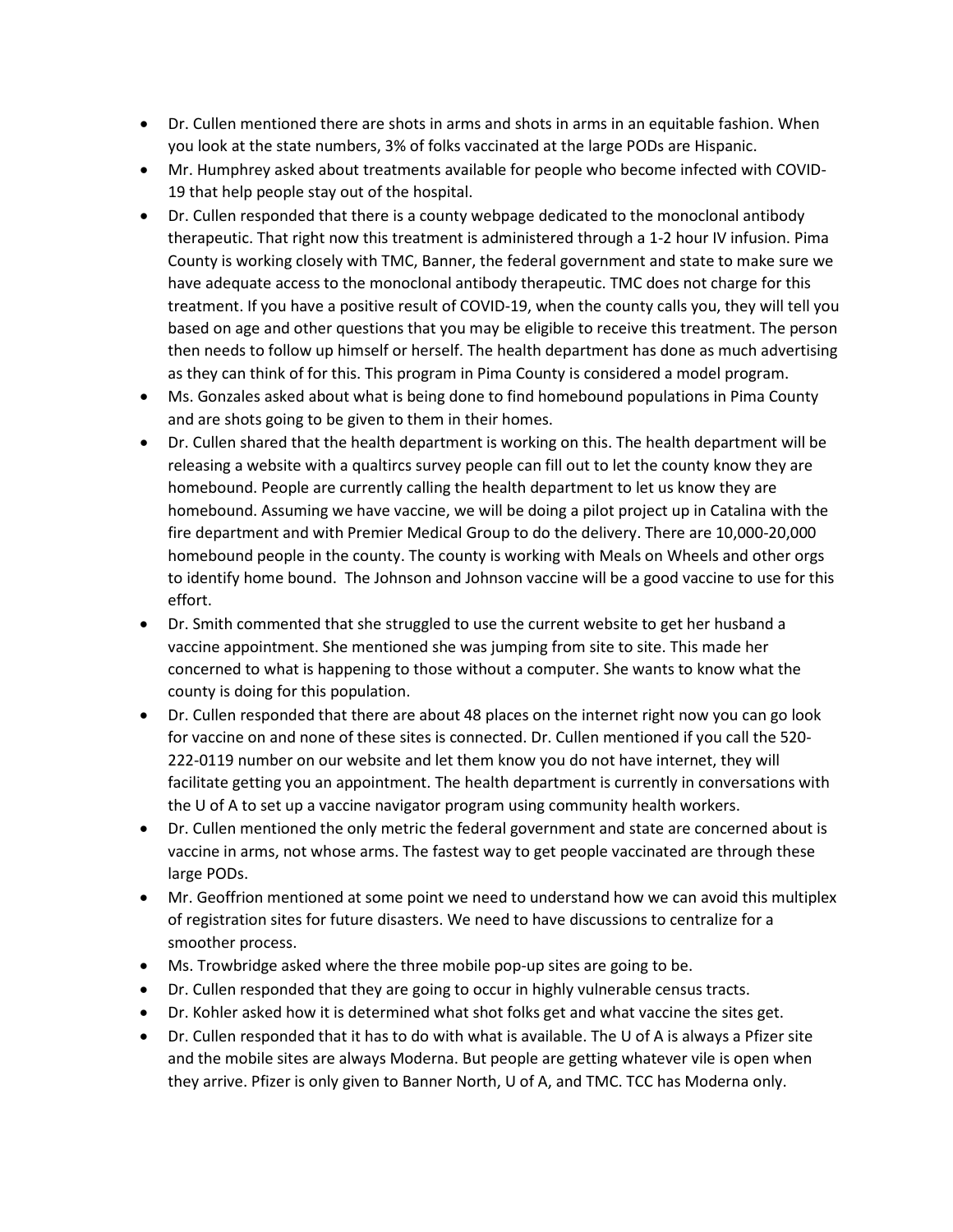Banner North and TMC have both Pfizer and Moderna. For the second shot people will always get the same shot.

- Dr. Cullen provided an update on health department efforts not related to COVID-19. The health department is re-looking at the org chart for the department and working on a new strategic plan. Dr. Horwitz is helping with plan representing the Board of Health. The department has 55 new temporary positions of 6-12 months that are focused on COVID-19. The hope is that these new positions will allow those who have been on the COVID-19 response to go back to their original duties. This will allow the department to open up other services that have been languished because of the pandemic. In the past 3-4 weeks vast majority have of these positions have been filled and people have started.
- Dr. Cullen shared that Mr. Huckelberry has asked human resources to look again at the org chart to see what we can do to become more efficient and effective.
- Dr. Cullen mentioned that public health nurses are still significantly helping with COVID-19 but it is hard to recruit nurse practitioners due to the pay scale. Pima County does not have a competitive pay scale. The pay for a nurse practitioner is pegged to 25% of average government pay for a nurse practitioner. Request will be made to improve pay scale to 50%. People are interested and applying but the county is not competitive from a pay perspective.
- Dr. Horowitz mentioned that the conversation about pay came up two years ago. He will be happy to remind Mr. Huckelberry to revisit this issue.
- Ms. Trowbridge mentioned that it was brought up during the budget process last year and has been brought up multiple years.
- Dr. Smith asked if it would help if the Board of Health sent a letter to the Board of Supervisors to look at the pay grades for public health nurses when they are doing the budget. She wants to ask them to at least match what it is in the rest of the community. She mentioned this is a terrible time to not be able to higher healthcare workers.
- Dr. Cullen says she defers to Dr. Horwitz.
- Dr. Horwitz mentioned it would not hurt to bring it up again. This will be something included on the next Board of Health agenda so formal actions can be taken by the board.
- Mr. Geoffrion wanted to remind the board that two years ago the Board of Health had a budget subcommittee that focused on this issue. The sub-committee for budget review in the previous two cycles have made formal request for pay equity for the public health nurses.
- Mr. Humphrey mentioned he has a new supervisor and would like to have something to give to him directly explaining the issue.
- Dr. Horwitz said as part of the next meeting something can be put together. Dr. Horwitz said he will work on finding the history and background of this issue so it can be discussed at the next meeting.
- Mr. Humphrey asked have the numbers changed related to pay since those recommendations were made.
- Ms. Mandel mentioned that two years ago two slight increases were made to the nurse's matrix. They were given first a raise which was 50 cents two years ago and then the second raise a year ago which was higher. This helped to increase the pay rate but the rate is still not competitive with a community health center and urgent care.
- Dr. Horwitz clarified with the group on how broad this conversation needs to be next month.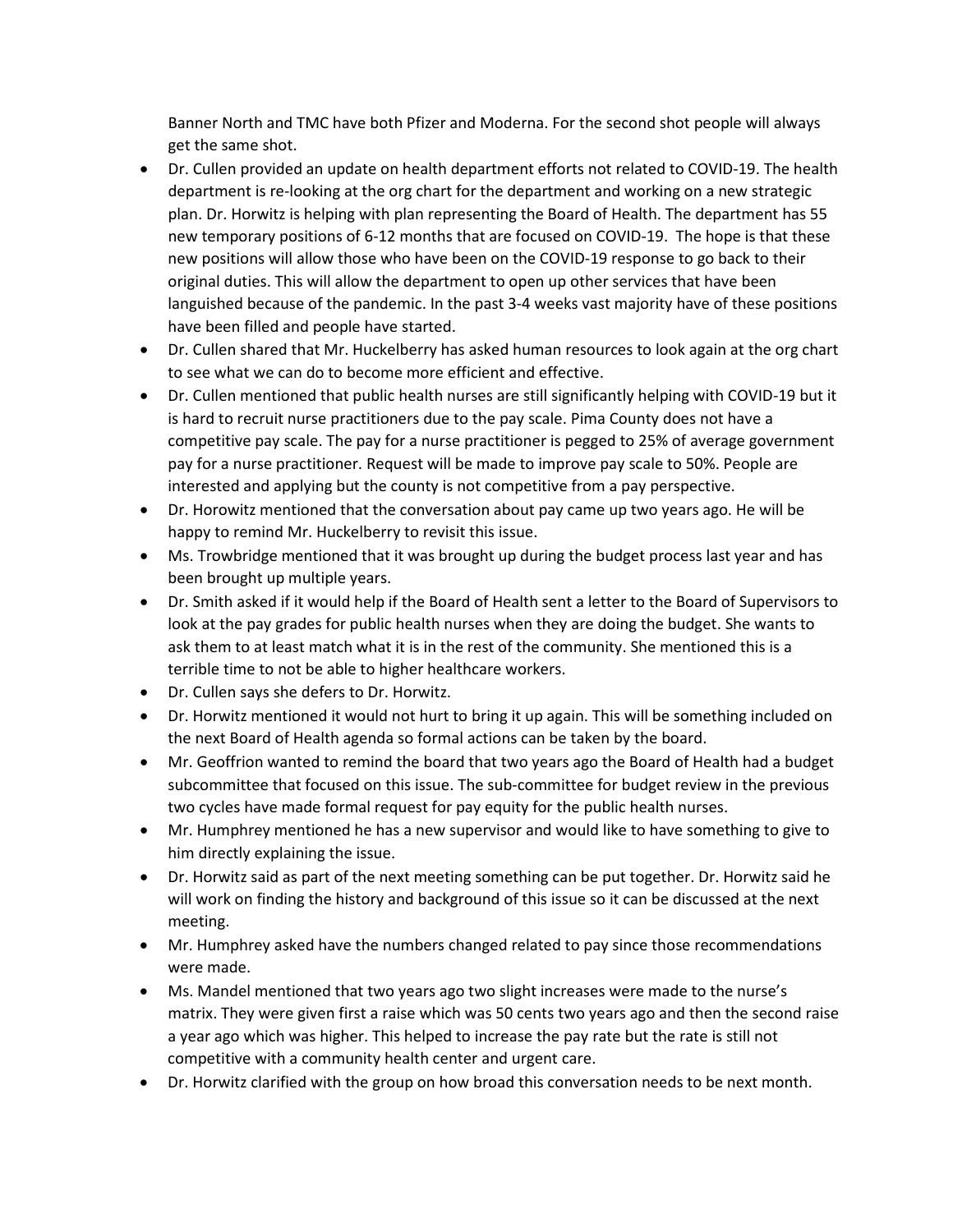- Dr. Smith mentioned that right now the focus needs to be on frontline healthcare workers. Pima County needs to get people salaries they need to want to work for the county.
- Ms. Gonzales asked Ms. Mandel if the medical assistant and support personnel pay was still competitive.
- Ms. Mandel said she is not sure but she can pull that information and provide it at the next meeting.
- Mr. Humphrey commented that we should be looking at the issue like what staff are crucial to carry us through the pandemic and who is going to be needed to be ready for the next one.
- Dr. Horwitz mentioned as we go forward with non-pandemic issues for Public Health 3.0 the Board of Health should cast eyes on anything that comes to mind so that the county is competitive and forward thinking.
- Mr. Rojas commented that the federal government has provided money to localities for theses issue to be dealt with. Maybe this is one place where the county can tap some of that money specifically for this purpose.
- Dr. Cullen mentioned that she made the decision in the fall to waive all co-pays for childhood immunizations. This decision was made when childhood immunization numbers were falling off. Around \$28,000 in potential payments was lost. Dr. Cullen is proposing to waive co-pays for immunizations moving forward and to still charge insurance if it is available.
- Ms. Mandel mentioned that no one is turned away at clinics for inability to pay. The clinics do ask everyone when they come if they have health insurance and will bill appropriately. The Pima County Health Department does not turn anyone away for service.
- Dr. Cullen mentioned the conversation stops after they ask for insurance. The question does not come up to pay.
- Dr. Smith and Ms. Gonzales agree with waiving co-pays for vaccine.
- Mr. Geoffrion wants to know if vaccination numbers have gone up since co-pays have been waived.
- Dr. Cullen is not sure what she could compare the data to because the county did not give immunizations for a period of time because of COVID-19.
- Ms. Mandel mentioned what she does know, is that there has been a decrease in individuals coming in for family planning services and immunizations. She mentioned she is not sure why that is. It could be COVD-19, limiting people in lobbies, and limited appointments. The health department does not have data to speak to this.
- Dr. Horwitz asked if we would not know because schools were closed and parents were not thinking about immunizations.
- Ms. Mandel agreed that the school season is a busy time for vaccinations. The busy time usually lasts from May-September. The May-September rush was not seen this year and it was unclear what school would look like.
- Mr. Humphrey commented when insurance is presented there is a copay on the card. He asked does the health department check for copay and is a copay asked to be paid.
- Ms. Mandel answered the question saying the health department does not.
- Dr. Horwitz suggested asking people if they can afford to pay to do so but if not waive the fee.
- Dr. Cullen mentioned that she will follow up with more information. It would be interesting to do a comparison. She wants to decrease any perceived impediment vaccine. Dr. Cullen will be coming back with info on the flu in the fall.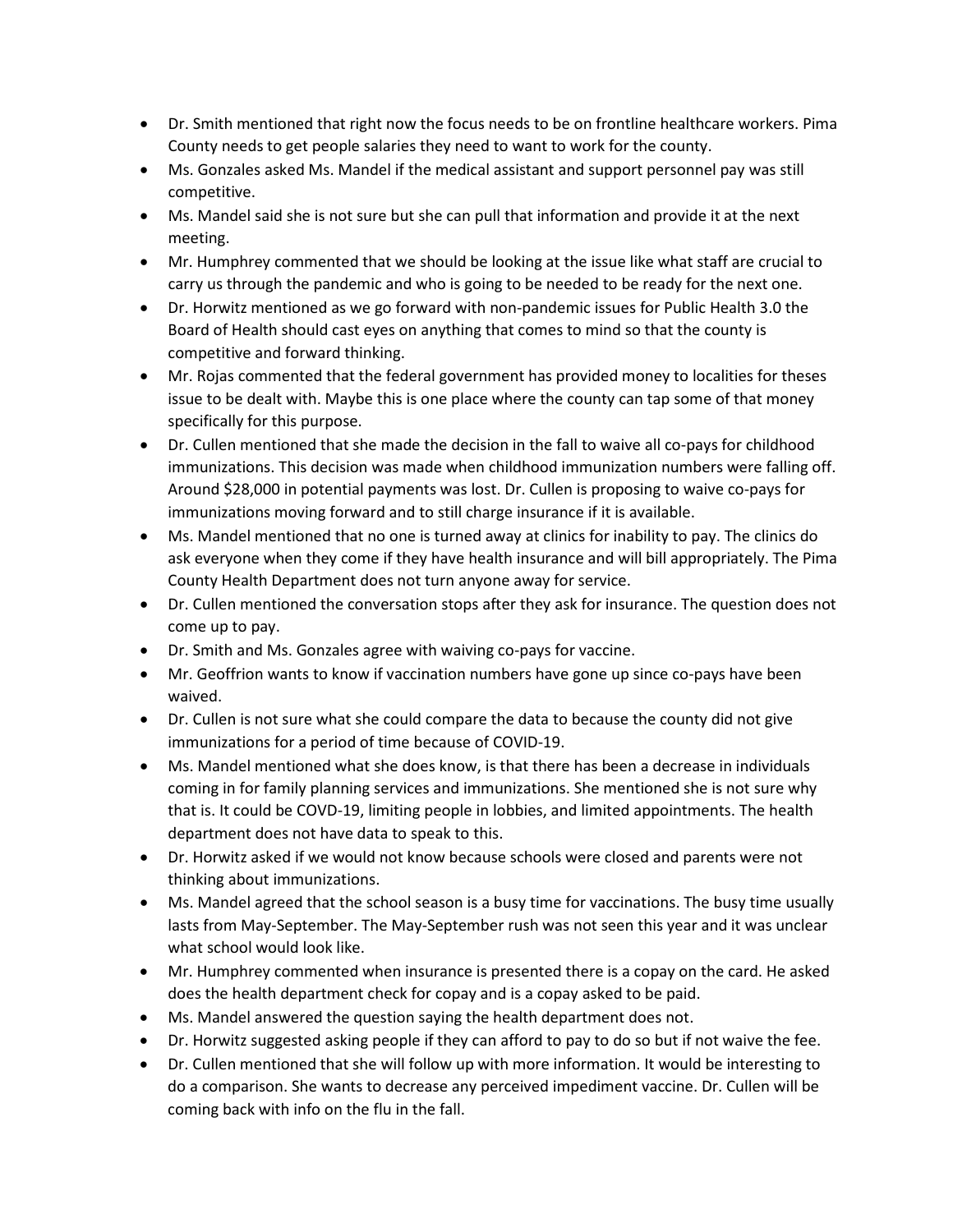- Dr. Cullen mentioned there are some models out there to encourage immunizations but none known for childhood immunizations.
- Mr. Geoffrion asked if there is a mechanism in place if there is suddenly an outbreak due to the decline in immunizations, such as an outbreak of measles.
- Dr. Cullen said if it is something that has to be reported to the state, the health department will be notified within 24 hours. Reportable diseases come in and measles is a reportable disease.
- Dr. Smith made the comment that people are coming to the health department for services because they do not have the extra money. She does not want to make people feel bad by asking them to pay or dissuade them from seeking services.
- Mr. Rojas mentioned he is waiting to see if there will be another epidemic due to children not receiving their immunizations. We need to figure out quickly how to get kids immunized. The community will pay the price if they do not.
- Dr. Cullen mentioned that it has been a hard year, the health department continues to lose personnel and some in critical positions such as disease investigation.
- Dr. Cullen mentioned vaccinations are not the only concern but also communicable diseases and STI's. We need appropriate investigations of our STI's. She mentioned that there currently are cases of congenital syphilis in Pima County. Dr. Cullen mentioned she will get a report ready for the next meeting on STI's.

### **6. Ethics Committee Update- Standing Item:**

- Ms. Mullins provided an update on the ethics committee. She mentioned the update to the 1.A.3 guidance the ethics committee voted on. This update includes those living with a disability according to the ADA and has one of the chronic illnesses identified by the CDC who are receiving long-term in-home care to be eligible to receive the vaccination. The health department is working on questions to be able to identify this group.
- Ms. Mullins shared that right now the committee is working on how to screen essential workers and further prioritize that group. The ethics committee partnered with MEZCOPH to give preliminary guidance and evidence based approaches on how to further sub-prioritize this group. There is a team that has been formed around rolling out vaccination to essential worker categories.
- Dr. Horwitz asked how the homeless population is being approached which vaccination.
- Ms. Mullins responded that if they are in the age qualifications they can get vaccinated now but that they will be covered when congregate settings begin to get vaccinated. Congregate settings includes people in homeless shelters or who are homeless.
- Ms. Mullins answered that they are creating a high level document that describes work of the ethics committee. Once the document is finalized it will be shared with the group. The ethics committee is also looking at the feasibility of establishing an exception process by exploring what other states and counties are doing around an exception.
- Dr. Horwitz asked if there are any thoughts of a position that will continue to monitor and think about these things once the committee goes away.
- Dr. Cullen responded that the ethics committee is going to stay. It is not something that is going to go away. That the frequency of the meetings may be what changes but the committee will continue.
- Dr. Smith commented that the ethics committee should never be dissolved.